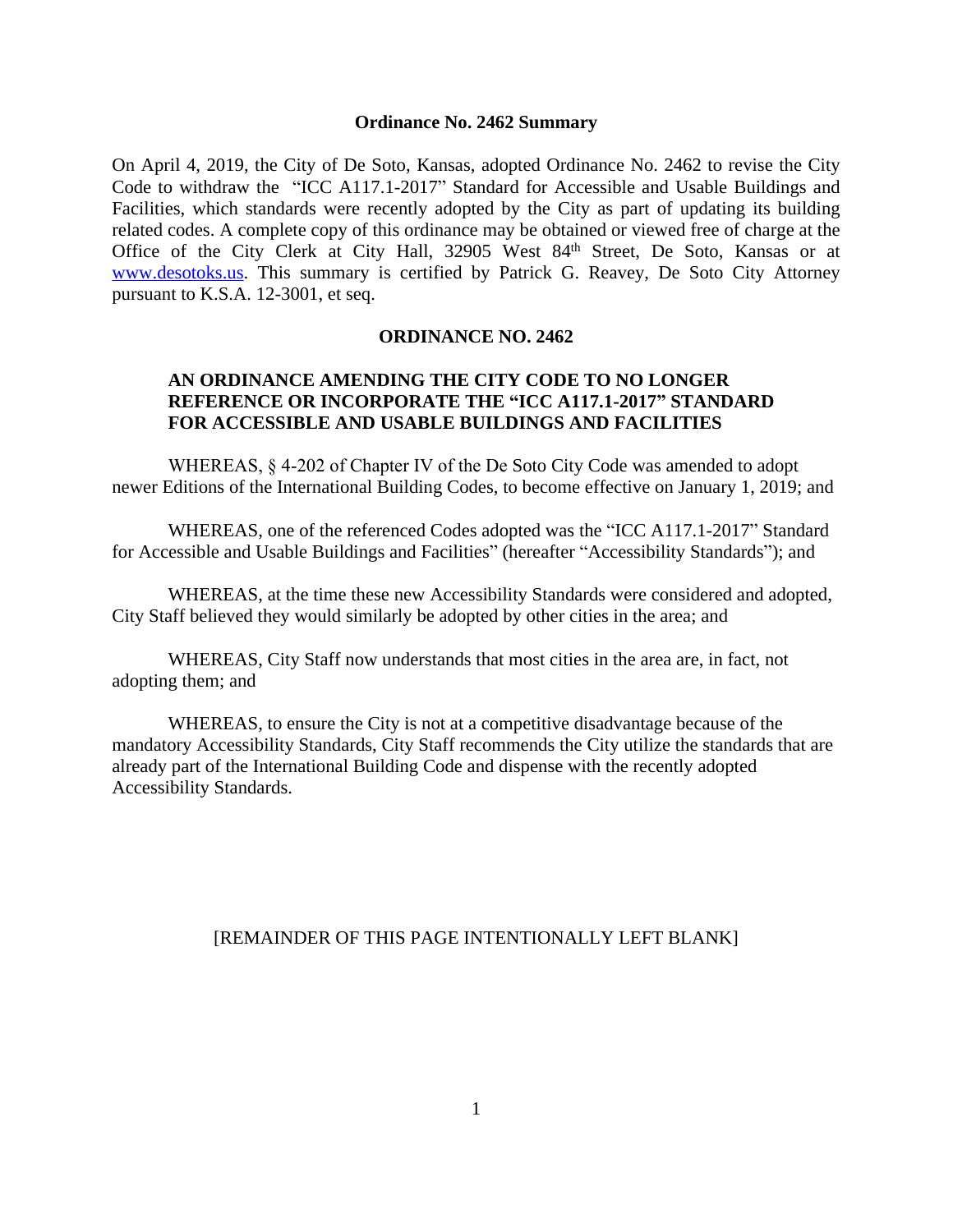NOW, THEREFORE, BE IT ORDAINED BY THE GOVERNING BODY OF THE CITY OF DE SOTO, KANSAS:

**SECTION 1:** Article 2, § 4-202 of Chapter IV of the City Code is amended to read as follows:

4-202. ADOPTION OF INTERNATIONAL BUILDING CODE, THE INTERNATIONAL EXISTING BUILDING CODE, THE INTERNATIONAL RESIDENTIAL CODE, THE INTERNATIONAL PROPERTY MAINTENANCE CODE, THE INTERNATIONAL MECHANICAL CODE, THE INTERNATIONAL PLUMBING CODE, THE INTERNATIONAL FUEL CODE, THE INTERNATIONAL SWIMMING POOL AND SPA CODE, THE INTERNATIONAL SOLAR ENERGY PROVISIONS, AND THE ENERGY CONSERVATION CODE. There is hereby adopted and incorporated by reference, for the purpose of establishing rules and regulations for the construction, alteration, removal, demolition, equipment, use and occupancy, location and maintenance of buildings and structures, swimming pools and spas, and plumbing and mechanical equipment, the International Building Code, 2018 Edition, the International Existing Building Code, 2018 Edition, the International Residential Code, 2018 Edition, the International Property Maintenance Code, 2018 Edition, the International Mechanical Code, 2018 Edition, the International Plumbing Code, 2018 Edition, the International Fuel Code, 2018 Edition, the International Swimming Pool and Spa Code, 2018 Edition, the Energy Conservation Code, 2018 Edition, and the International Solar Energy Provisions, 2018 Edition, all as recommended by the International Conference of Building Officials, such codes being made a part of the ordinances and code of the city as if the same had been set out in full herein, all as authorized and in the manner prescribed by K.S.A. 12-3009 through 12-3012 including any amendments thereto. At least one copy of each Code referenced herein shall be marked or stamped "Official Copy as Incorporated by the Code of the City of De Soto," and shall be available from the city clerk to be open to inspection and available to the public at all reasonable hours of business.

**SECTION 2:** Article 2,  $\&$  4-203 of Chapter IV of the City Code is amended to read as follows:

4-203. ADDITIONAL AND REVISED PROVISIONS. The following sections of this article are in addition to, or are revisions of, the standard codes incorporated by reference in section 4-202 of Article 2 of Chapter IV of the City Code :

(a) Adoption of Street, Storm Sewer and Sidewalk Construction Standards. There is hereby adopted by reference the street, storm sewer and sidewalk construction standards of the latest publication by the Kansas City Metropolitan Chapter of the American Public Works Association.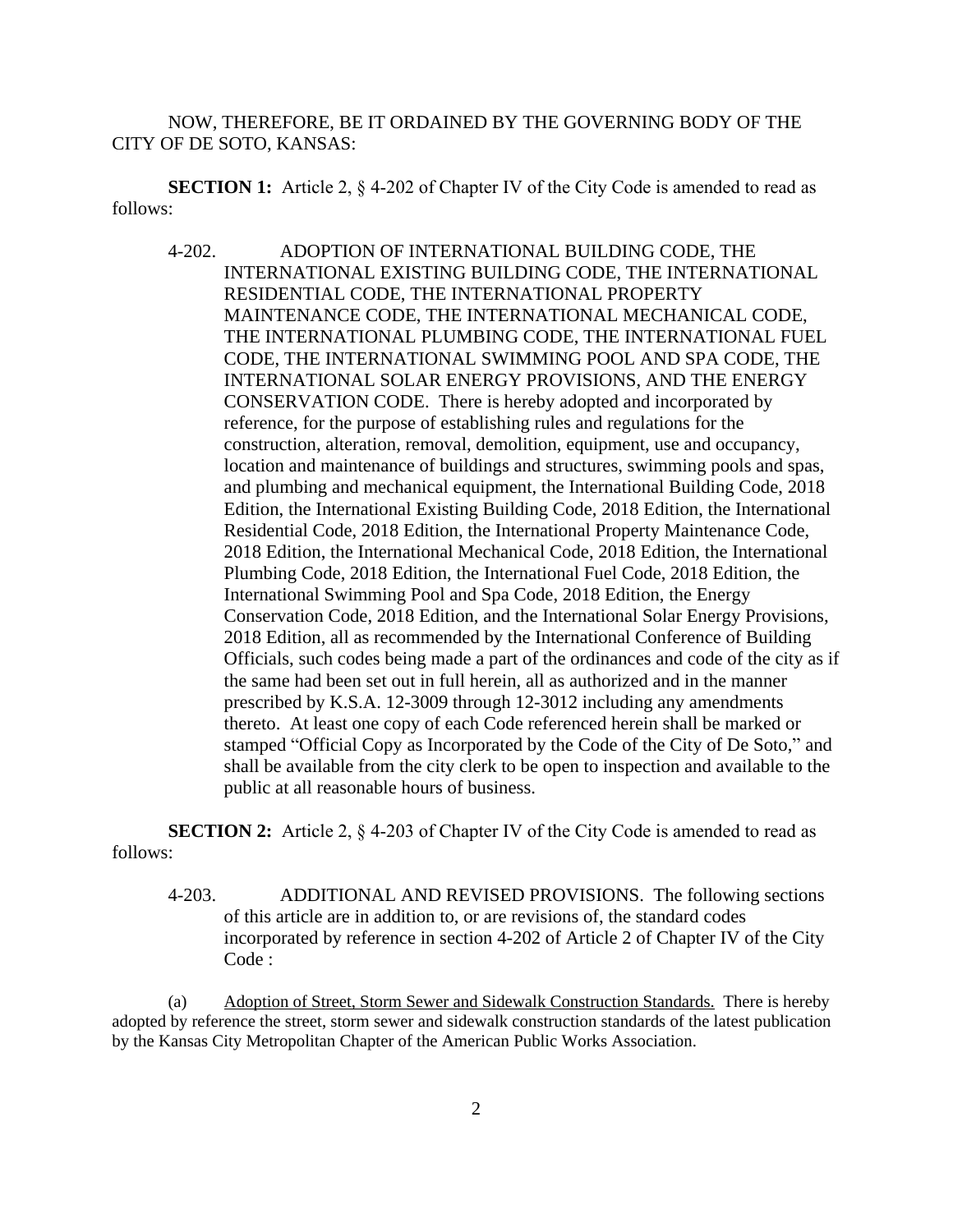### **Building Code**

(b) **101.4.1 Referenced codes.** The other codes listed in Sections 101.4.1 through 101.4.7 and referenced elsewhere in this code, specifically the 2018 Editions of the International Building Code, the International Existing Building Code, the International Residential Code, the International Property Maintenance Code, the International Mechanical Code, the International Plumbing Code, the International Fuel Code, the International Swimming Pool and Spa Code, the International Solar Energy Provisions, the Energy Conservation Code, and the 2017 National Electric Code, shall be considered part of the requirements of this code.

(c) **105.1.3 Contractor's License.** All persons undertaking work which requires a permit as provided in section 105, or seeking to obtain said permit from the City, must comply with the Johnson County, Kansas Contractor's License program.

### (d) **105.2 Work exempt from permit**.

### **Building:**

- 1. One-story detached accessory structures used as tool and storage sheds, playhouses and similar uses, provided the floor area is not greater than 200 square feet.
- 2. This subsection (2) related to fences is deleted.
- 14. Re-siding the dwelling or structure with materials other than stucco or EIFS.

(e) **110.3.8.1 Other Inspections**. Whenever gas service is disconnected or shut off to a structure for a period of six (6) months or more, a gas pressure test will be required before the gas service may be restored by the utility.

(f) **202 Definitions.** The term "approved certified sprinkler system" shall mean one that has been designed by an engineer who is licensed in the State of Kansas, and installed by a contractor licensed to do so by the Johnson County Contractor Licensing Program, and approved by the City Building Code Official.

(g) **308.5.5 Daycare being provided in a dwelling unit in compliance with K.S.A. 31-133.** A facility within a dwelling unit that is providing custodial care in compliance with K.S.A 31-133 shall be classified as a Group R-3 occupancy or shall comply with the International Residential Code for One and Two-Family Dwellings as adopted by the City.

(h) **[F] 903.4.1 Monitoring**. Alarm, water-flow, supervisory and trouble signals shall be distinctly different and shall be automatically transmitted to an approved UL-listed central station as defined in NFPA 72, or, when approved by the fire code official, shall sound an audible signal at a constantly attended location. The fire alarm system installed to transmit such signals shall be considered a building fire alarm system and shall be documented as a UL-certified central station service system.

### **Exceptions:**

1. Underground key or hub valves in roadway boxes provided by the municipality or public utility are not required to be monitored.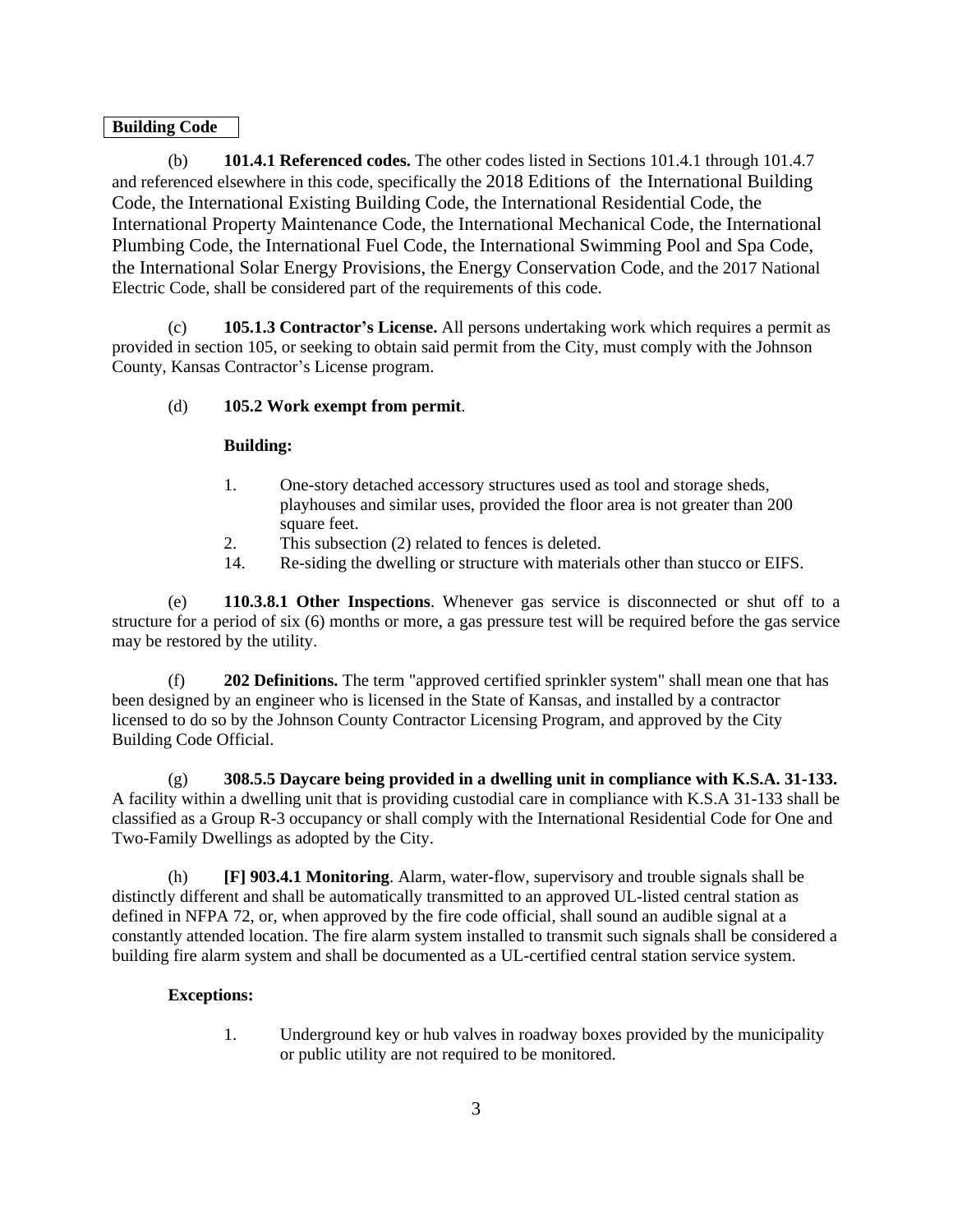2. Backflow prevention device test valves located in limited area sprinkler system supply piping shall be locked in the open position. In occupancies required to be equipped with a fire alarm system, the backflow preventer valves shall be electronically supervised by a tamper switch installed in accordance with NFPA 72 and separately annunciated.

(i) [**F] 903.4.2 Alarms**. One exterior audible/visual device shall be connected to every automatic sprinkler system in an approved location. Such sprinkler water-flow devices shall be activated by water flow equivalent to the flow of a single sprinkler of the smallest orifice size installed in the system. Where a building fire alarm system is installed, actuation of the automatic sprinkler system shall actuate the building fire alarm system. Interior alarm notification appliances shall be installed as required by Section 903.4.2.1.

(j) [**F] 903.4.2.1 Notification devices**. Where an automatic fire sprinkler system is installed in a building, audible and visible notification appliances shall be installed throughout the building as follows:

- 1. Audible notification appliances shall be installed so as to be audible at 15 dBa above average sound pressure level throughout the building.
- 2. Visible notification appliances shall be installed in all public and common use areas, restrooms and corridors in accordance with the spacing requirements of NFPA 72.
- 3. Visible notification devices can be eliminated in normally unoccupied portions of the buildings where permitted by the fire code official.

(k) **[F] 907.6.5 Monitoring**. Fire alarm systems required by this Section or by the International Building Code shall be monitored by an approved supervising station in accordance with NFPA 72. An Underwriters Laboratories (UL) Fire Alarm certificate shall be issued by the UL listed fire alarm contractor for all newly installed fire alarm systems or existing fire alarm systems included in an existing building involved in any construction project involving a building permit.

**Exceptions:** Monitoring by a supervising station is not required for:

- 1. Single- and multiple-station smoke alarms required by Section 907.2.11.
- 2. Smoke detectors in Group I-3 occupancies.
- 3. Automatic sprinkler systems in one and two story dwellings.

(l) [**F] 907.7.4 Contractor's Statement**. A contractor's statement verifying that the system has been installed in accordance with the approved plans and specifications and has been 100% tested in accordance with NFPA 72. The statement will also include that all personnel involved with the installation of the fire alarm system meet the qualification requirements of the fire code official.

(m) [**F] 912.3.4 Fire department connections**. The connection shall be a four-inch (4") Storz quick coupling connector with cap.

(n) **1805.2.1.1 Frost Protection.** Extending below the frost line of the locality, which, for De Soto, Kansas, is 36 inches in depth.

**Residential Code**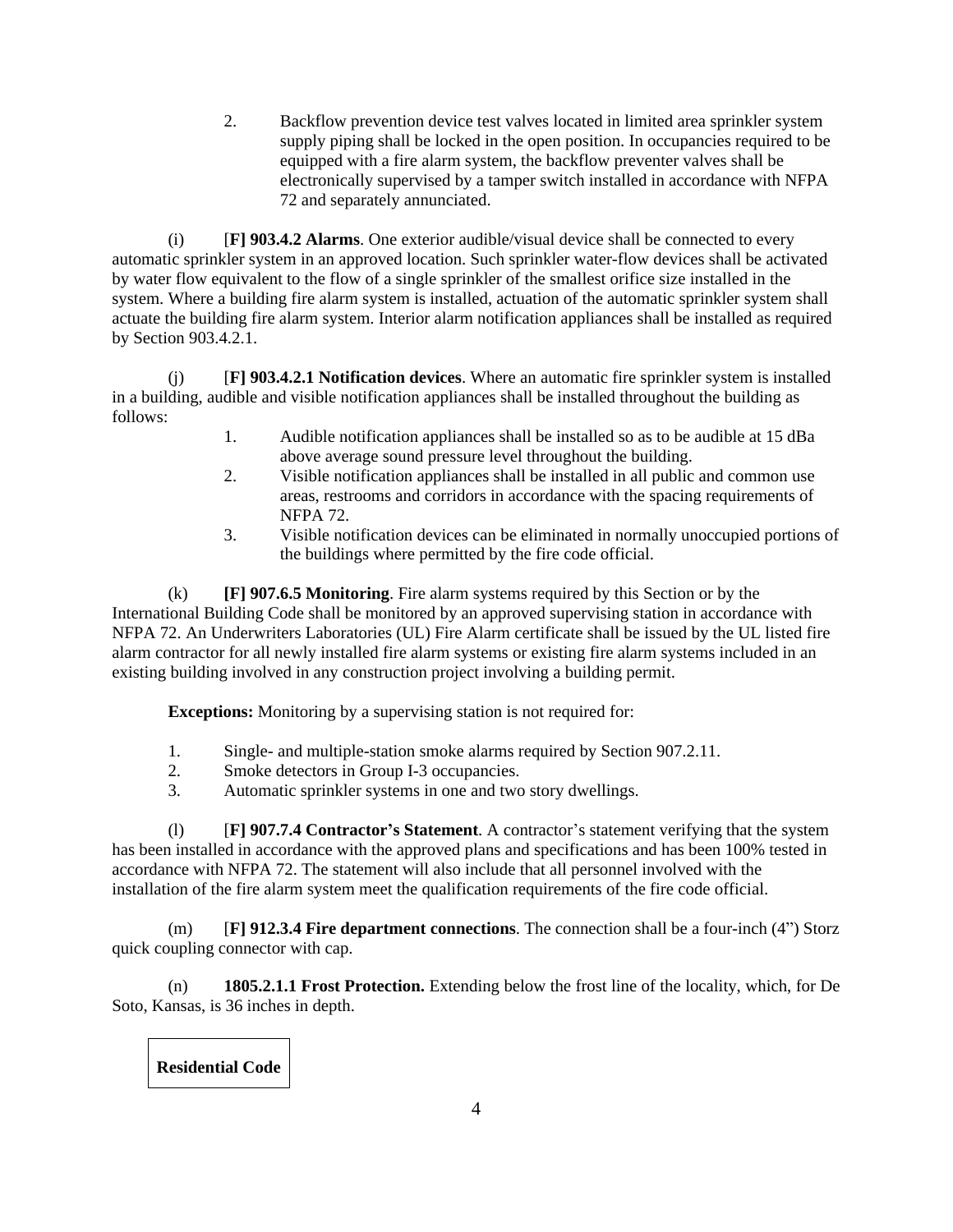(o) **R102.5.1 Appendices.** Appendices E, F, and H are adopted.

### (p) **R105.2 Work exempt from permit**.

### **Building:**

- 1. One-story detached accessory structures used as tool and storage sheds, playhouses and similar uses, provided the floor area is not greater than 200 square feet.
- 2. This subsection (2) related to fences is deleted.

(q) **R109.1.2.1 Gas Test Required.** Whenever gas service is disconnected or shut off to a dwelling for a period of six (6) months or more a gas pressure test will be required before the gas service may be restored by the utility.

(r) **R109.5 Approval required.** If the required erosion control measures are not in place and operational as required by KDHE guidelines, all inspections related to the permitted site from that date forward will not be conducted until the erosion control measures have been reinstated and inspected.

(s) **Table R301.2(2).** Ground snow load -20, Wind Speed -90, Seismic Design Category - A, Weathering – Severe, Frost line Depth –  $36$ ", Termite – M-H, Winter Design Temp. – 6 degree, Ice Barrier – Yes, Air Freezing Index –  $92.7$ , Mean Annual Temp. – 55 degree F.

(t) **R303.4 (1203.1) Mechanical Ventilation**. Where the air infiltration rate of a dwelling unit is less than 3 air changes per hour when tested with a blower door at a pressure of 0.2 inch w.c (50 Pa) in accordance with Section N1102.4.1.2, the dwelling unit shall be provided with whole-house mechanical ventilation in accordance with Section M1507.3.

(u) **R306.5 New single family dwellings toilet facilities**. Toilet facilities shall be provided within 500 feet (measured from the property line adjacent to the street for platted subdivisions along the public way) for all new single family dwellings starting from the time of the first footing inspection until facilities are available in the dwelling. If the facilities are not located on the job site, the location of the required facilities shall be posted on the job site or other certification provided to the Building Code Official to verify the availability of toilet facilities, should the building official approve. The facilities on the site shall be removed prior to issuance of a Temporary Certificate of Occupancy.

(v) **R306.6 New single family dwellings construction site maintenance**. All construction sites shall be maintained in a good, clean, and safe condition, including, but not limited to, the following minimum requirements:

- 1. Construction materials shall be stored, maintained and secured so as to prevent safety risk or danger. Accumulated construction debris shall be hauled away and disposed of at an approved land fill. Dumpsters shall be emptied or removed when full and may be used only for construction debris. Construction materials shall not be stored in a public right-a-way.
- 2. All mud, dirt, or debris deposited on any street, crosswalk, sidewalk, or other public property as a result of excavation, construction, or demolition shall be immediately broom cleaned to the extent possible and disposed of in an acceptable manner.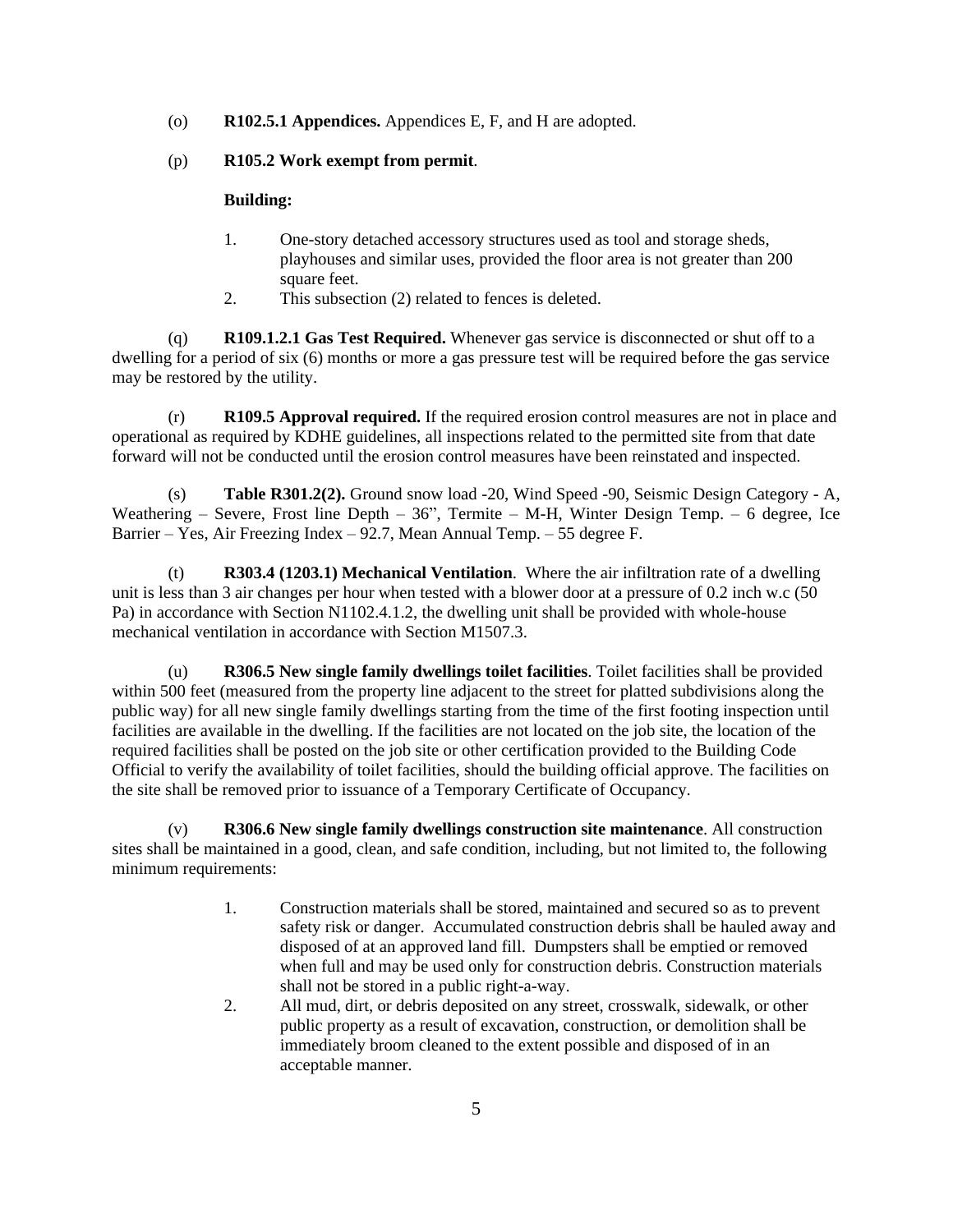- 3. It shall be unlawful to intentionally place, deposit, or otherwise dispose of construction debris in any public or private sewer.
- 4. Airborne particles shall be controlled on the property at all times during work by means of a water truck and/or spraying equipment, or other water sources capable of spraying and thoroughly saturating all portions of the structure and surrounding property affected by the work. Spraying shall be undertaken at all times necessary to thoroughly control the creation and migration of airborne particles, including, without limitation, dust, from the subject property.
- 5. No person shall operate or cause to be operated any radio, media player, telecommunications device or other such object at such a volume or in any other manner that would cause a nuisance or disturbance to any person.
- 6. Every contractor shall be responsible for all actions of their employees, agents, and subcontractors under this subsection, and shall be responsible for all violations of the provisions of this subsection committed by such employees, agents, or subcontractors.

(w) **R309.5 Fire Sprinklers.** This section is deleted.

(x) **R313.1 Townhouses.** An automatic residential fire sprinkler system may be installed in townhouses.

(y) **R313.2 One- and two-family dwellings automatic fire systems**. An automatic residential fire sprinkler system may be installed in one- and two-family dwellings.

**Exception:** An automatic residential fire sprinkler system shall not be required for additions or alterations to existing buildings that are not already provided with an automatic residential sprinkler system.

(z) **R401.4.3 Soils report required**. Foundation designs for new dwellings using the standards referenced in Subsection R404.1.3 shall submit a report from a registered design professional specifying the properties of the soil based on Table 405.1 prior the inspection of footings, if deemed necessary by the Building Code Official.

(aa) **R401.4.4 Johnson County Residential Foundation guideline**. Foundation designs for one-and two-family dwellings may use the approved standards design provided in the Johnson County Residential Foundation Guidelines in lieu of the prescriptive requirements of the 2018 International Residential Code as approved by the Building Code Official.

(bb) **R402.1 Wood foundations.** Wood foundation systems shall be designed and installed in accordance with the provisions of this code, but in no event shall wood foundations be used for 1 or 2 family dwellings.

(cc) **R403.1.1.1 Continuous footing reinforcement**. Continuous footings for basement foundation walls shall have minimum reinforcement consisting of not less than two No. 4 bars, uniformly spaced, located a minimum 3 inches (3") clear from the bottom of the footing.

(dd) **R403.1.1.2 Column pads**. Column pads shall be a minimum of 24 inches by 24 inches and 8 inches deep (24" x 24" x 8"). Reinforcement shall consist of a minimum of three No. 4 bars each way, uniformly spaced.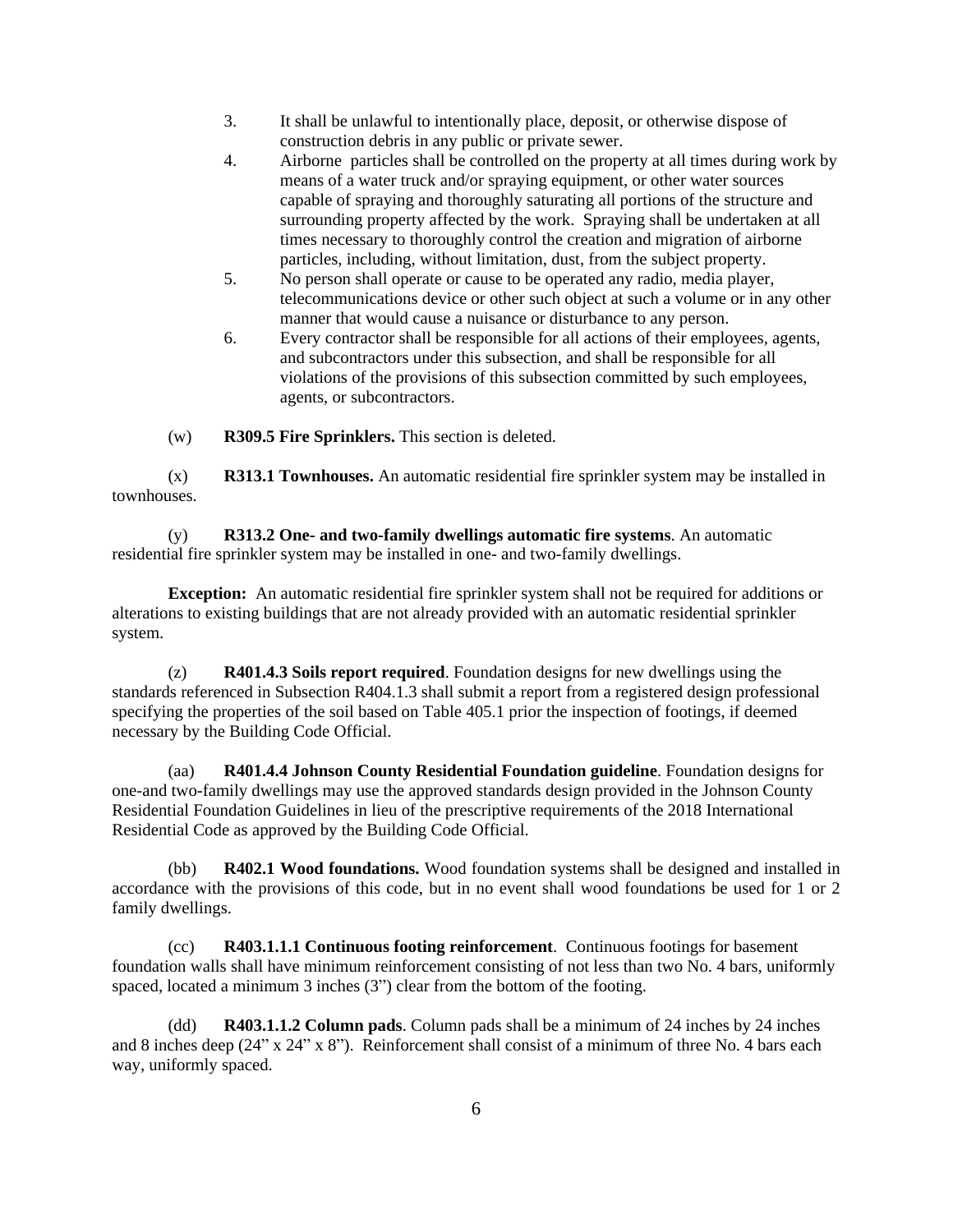(ee) **R404.1.3 Design required**. A design in accordance with accepted engineering practice shall be provided for concrete or masonry foundation walls when any of the conditions listed below exist. Where applicable, a standard design approved by the Building Official may be used in lieu of a design from the design professional. For new single family dwellings where standard designs approved by the city are used, the design professional sealing the plans shall specify the use of those designs on the approved plans or through a separate report.

- 1. Walls are subject to hydrostatic pressure from ground water.
- 2. Walls supporting more than 48 inches (48") of unbalanced backfill that do not have permanent lateral support at the top and bottom.
- 3. Sites containing CH, MH, OL, or OH soils as identified in Table R405.1
- 4. Foundation walls exceeding nine feet (9') in height, measured from the top of the wall to the bottom of the slab.
- 5. Lots identified on the subdivision grading plan as having more than six feet (6') of fill or having a finished slope steeper than 4 horizontal to 1 vertical before grading.
- 6. Footings and foundations with existing fill soils below the footing level.
- 7. Sloping lots steeper than 4 to 1 before grading.
- 8. Lots where some footings will bear on soil and others will bear on rock.
- 9. Areas where problems have historically occurred.
- 10. Stepped footing and foundation walls.
- 11. Garage floor slabs supported on more than 24 inches (24") of clean sand or gravel or eight inches (8") of earth.

(ff) **R502.2.2 Decks.** The construction of decks and balconies shall be done following the "Johnson County Residential Decks – Permit and Construction Guidelines."

(gg) **R506.2.5 Basement floor slab isolation**. Basement floor slabs shall be isolated from column pads, interior columns and interior bearing walls to facilitate differential movement. Nonbearing walls supported on basement floor slabs shall be provided with a minimum one inch (1") expansion joint to facilitate differential movement between the floor slab and the floor framing above. Isolation and/or an expansion joint is not required within six inches (6") of the exterior walls.

(hh) **R602.10.4 Braced wall panel construction methods.** The "Johnson County Braced Wall Report", shall be the standard for all garages, including the "H" frame detail.

(ii) **N1101.1 Scope**. An exception is hereby added to N1101.1.

#### **Exception.** HERS Option:

Energy efficiency code compliance can be met by the following one of three compliance paths:

- 1. Prescriptive path (compliance with all sections of Chapter 11 that are identified as "prescriptive"), or
- 2. Performance path (as described in Section N1105), or
- 3. HERS Index rating option.

The HERS Index rating option can be met by hiring a HERS rater and constructing a residence that scores 80 or less on the HERS Index.

The permit applicant of record must elect the HERS compliance path or the code prescribed compliance path at the time permit application is made.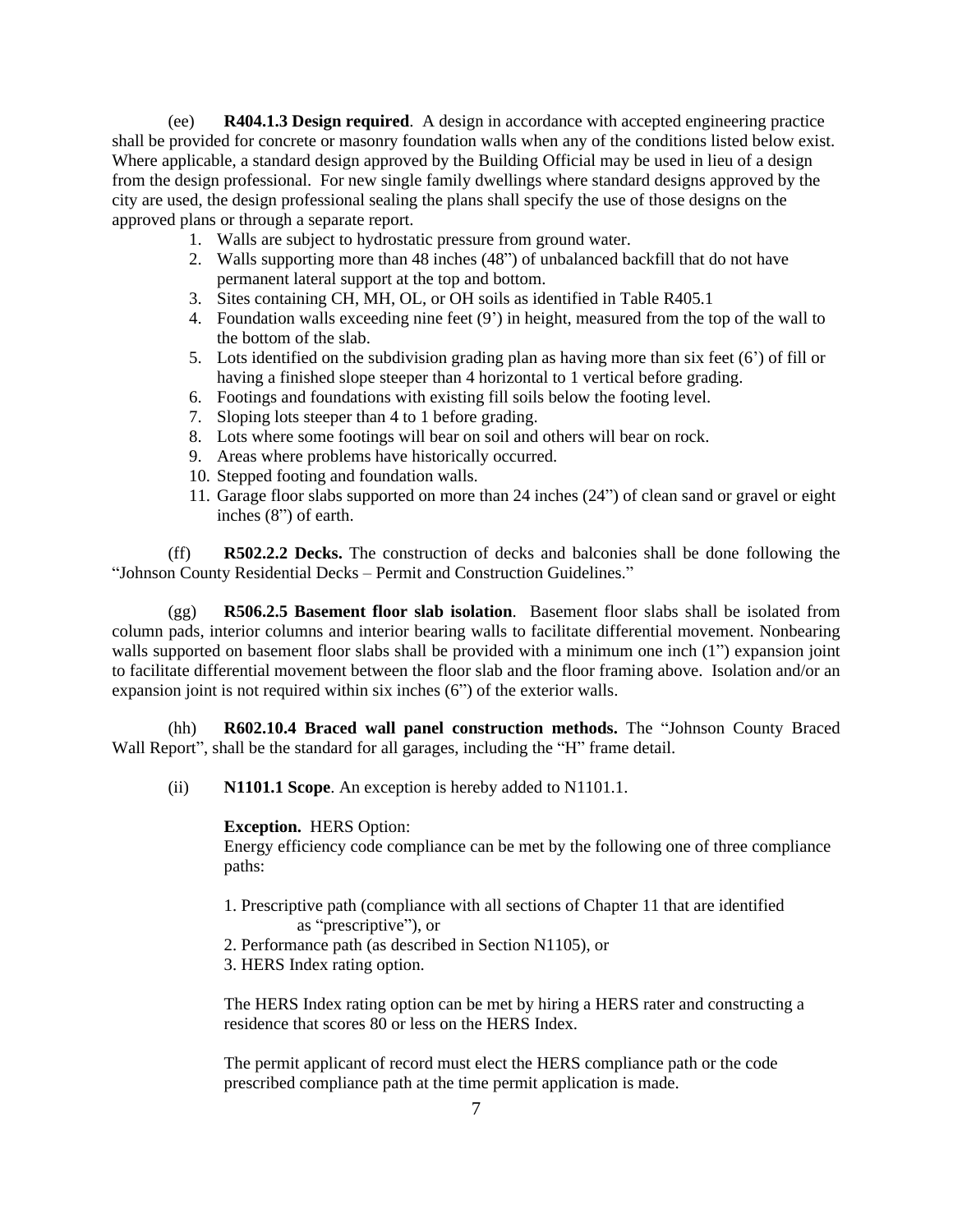A Preliminary HERS Certificate with "Draft" watermark or a copy of a REM/Rate Building File Report with "Draft" watermark must be submitted with building permit plans. The HERS index documents proposed compliance with mandated requirements.

A HERS rating shall be performed by a rater accredited by the Residential Energy Services Network (RESNET).

The HERS Rater is required to perform a blower door test, duct blaster test, pre-drywall inspection and final inspection as part of the standard HERS Index rating process.

The final HERS Index score must be posted on the Certificate required by Section N1101.16 (R401.3).

The **final** HERS Certificate must be submitted to the Building Official before issuance of a Certificate of Occupancy.

(jj) **N1102.4.1.2 (R402.4.1.2) Testing**. *Where required by the building official*, the building or dwelling unit shall be tested and verified as having an air leakage rate not exceeding 5 air changes per hour.

(kk) **N1103.3.5 (R403.2.3) Building Cavities.** Delete this section.

(ll) **E3902.5 Unfinished basement receptacles**. All 125 volt, single-phase, 15- and 20 ampere receptacles installed in finished basements shall have ground-fault circuit-interrupter protection for personnel. For purposes of this section, unfinished basements are defined as portions or areas of the basement not intended as habitable rooms and limited to storage areas, work areas, and the like.

#### **Exceptions:**

- 1) A receptacle supplying only a permanently installed fire alarm or burglar alarm system.
- 2) A receptacle supplying only a sump pump.

(mm) **E3902.16 Arc-fault circuit-interrupter protection**. All branch circuits that supply 120-volt, single phase, 15- and 20-ampere outlets installed in family rooms, dining rooms, living rooms, parlors, libraries, dens, bedrooms, sunrooms, recreation rooms, closets, hallways, and similar rooms or areas shall be protected by a combination type arc-fault circuit interrupter installed to provide protection of the branch circuit. For these purposes, a smoke alarm or carbon monoxide alarm shall not be considered an outlet and shall not be included in the arc-fault circuit.

**Plumbing Code**

(nn) **1202.1 Nonflammable medical gases**. The following requirement shall be added to this section:

> 1. On and after January 1, 2011, no person shall install, improve, repair, maintain or inspect a medical gas piping system within a county or city unless such person: (a) is licensed under the provisions of K.S.A. 12-1508 et seq., and amendments thereto; and (b) is certified under the appropriate professional qualifications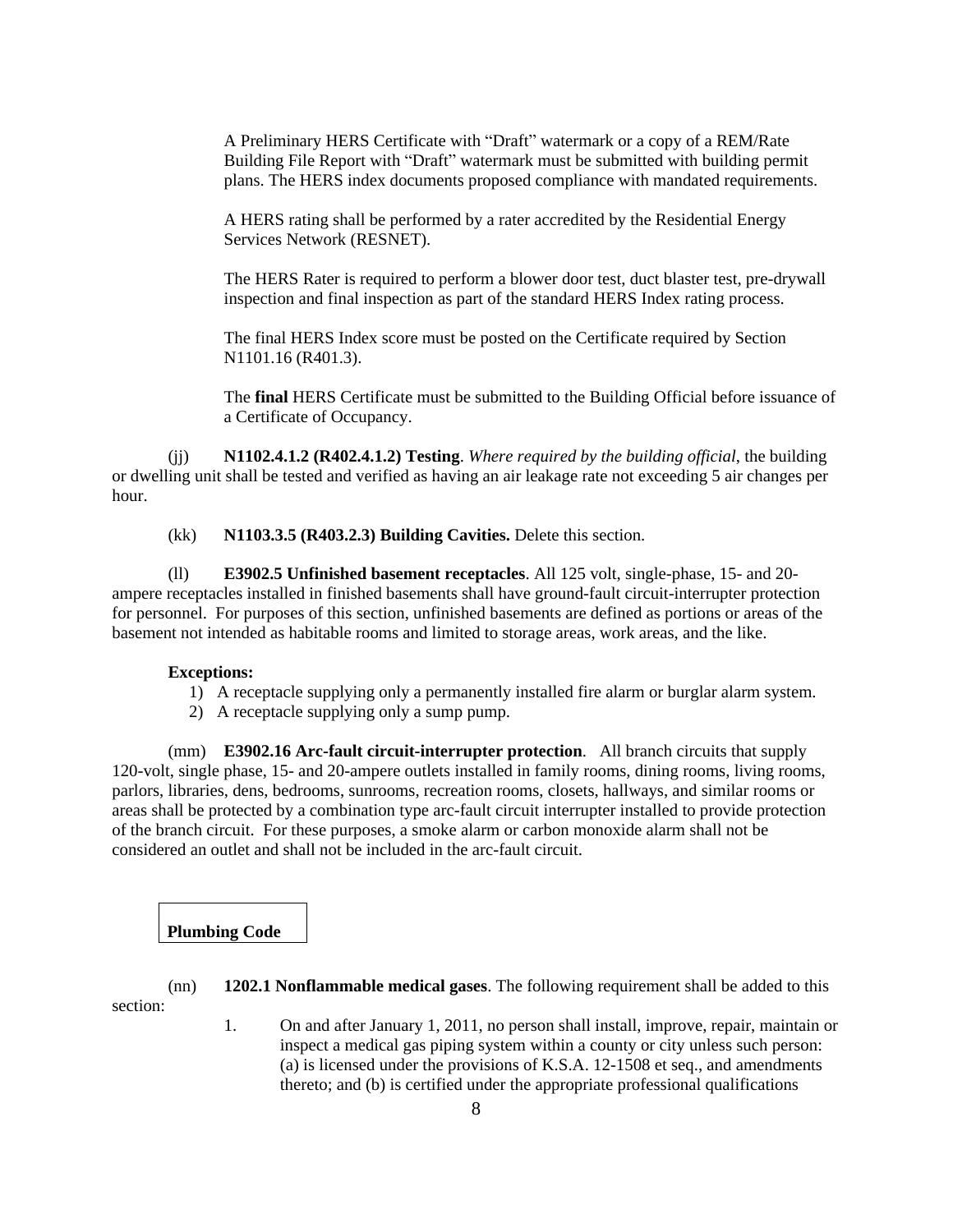standard or standards of ASSE Series 6000. All installers shall obtain a proper permit from the county of city for which the medical gas is being installed, all inspections shall be done by a third party agency certified under the appropriate professional qualifications standard or standards of ASSE Series 6000 for medical gas systems inspectors and all documentation of the inspections and certifications of installers and inspectors shall be provided to the county or city prior to any occupancy of the building or unit of the building in which the medical gas piping has been installed until an occupancy permit is issued.

2. As used in this subsection, "medical gas piping" means the piping used solely to transport gasses used for medical purposes at a health care facility.

(oo) **305.4.1 Sewer Depth**. Building sewers that connect to private sewage disposal systems shall be installed not less than 18" below finished grade at the point of septic connection. Building sewers shall be installed not less than 24 inches below grade.

(pp) **701.3.1 Separate sewer connection.** All residential duplex and or condominium units shall have installed separate sanitary sewer service lines to each living unit, from the main line to the living unit.

(qq) **Table 702.3 Building sewer pipe.** Delete vitrified clay pipe.

(rr) **708.1.3.1 Building drain and building sewer junction.** An approved type clean out fitting shall be installed outside of the building and extended above grade from the waste or soil lines serving a building constructed with concrete floor or with a crawl space foundation.

**Footnote a. to Table 709.1 Building Drains and Sewers.** The minimum size of any building drain serving a water closet shall be four (4) inches.

(tt) **714.1.1 Sewage Backflow.** Where the flood level rims of plumbing fixtures are below the elevation of the manhole cover of the next upstream manhole in the public sewer, such fixtures shall be protected by a backwater valve installed in the building drain, branch of the building drain or horizontal branch serving such fixtures. Additionally, backwater valves must be installed at the owner's expense in residential drains under any of the following circumstances: (1) the residence experiences a sanitary sewer backup that, as determined by the City Building Inspector or Wastewater Superintendent, was directly caused by a backup in the public sewer main; or (2) a new residence is being constructed; or (3) replacements or repairs are being made to an existing residential sanitary sewer lateral line; or (4) a residential remodeling project that exceeds twenty five percent of the residential structure, or (5) more than twenty five percent of the plumbing fixtures in a residential structure are replaced. The plumbing permit fee for installation of a backwater valve at a residence shall be waived by the city.

(uu) **903.1 Roof extension**. All open vent pipes that extend through a roof shall be terminated at least six inches (6") above the roof, except that where a roof is to be used for any purpose other than weather protection, the vent extensions shall be run at least seven feet (7') above the roof.

### **Property Maintenance Code**

(vv) **102.3 Application of other codes**. Repairs, additions or alterations to a structure, or changes of occupancy, shall be done in accordance with the procedures and provisions of the 2018 Editions of the International Building Code, the International Existing Building Code, the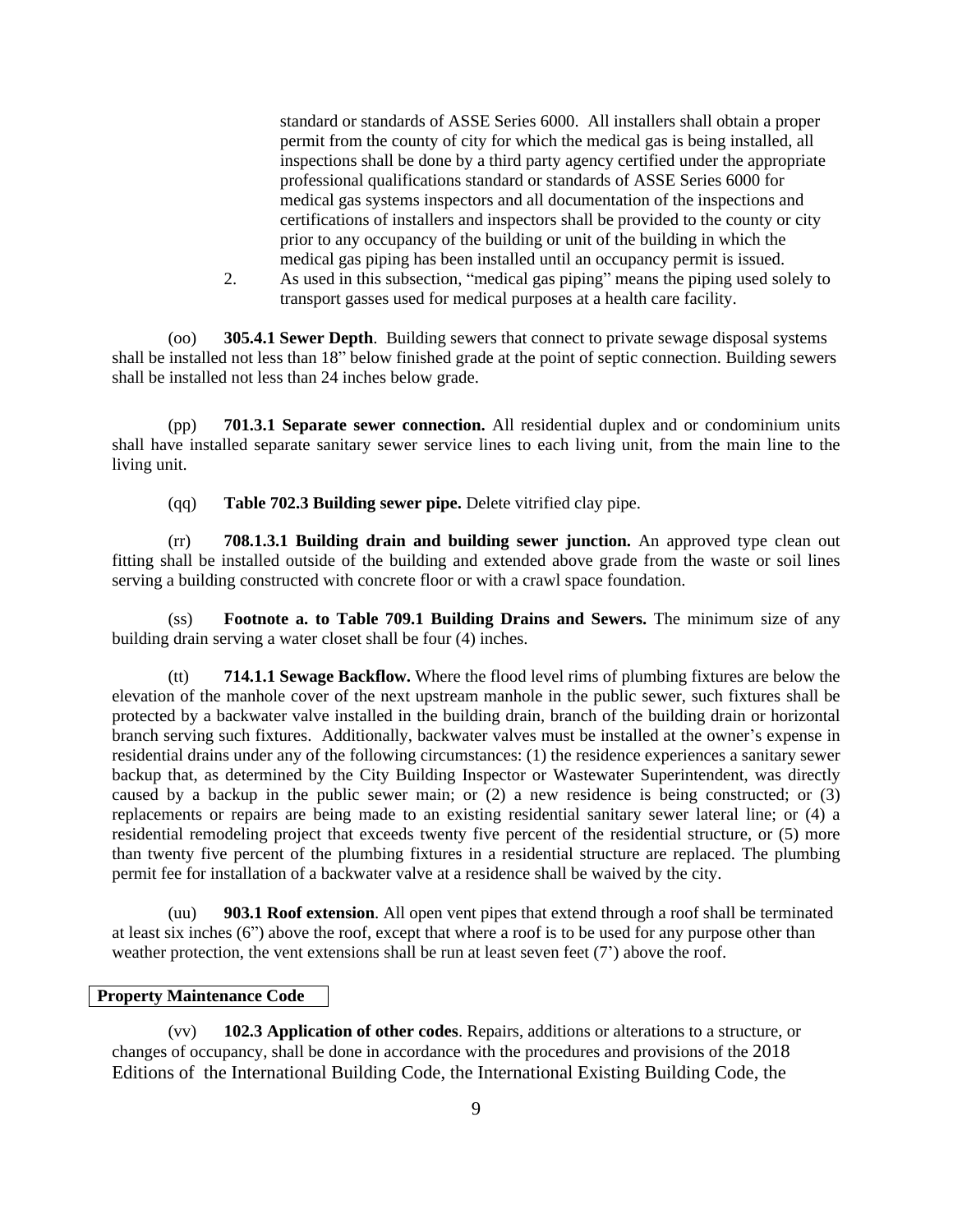International Residential Code, the International Property Maintenance Code, the International Mechanical Code, the International Plumbing Code, the International Fuel Code, the International Swimming Pool and Spa Code, the International Solar Energy Provisions, and the Energy Conservation Code, and the "ICC A117.1-2017" Standard for Accessible and Usable Buildings and Facilities, and the 2017 National Electric Code. Where the term ICC Electrical Code is used in other portions of this code, the term shall be used synonymously with the term "NFPA 70 National Electrical Code (NEC), 2017 Edition."

REFERENCED STANDARDS. Chapter 13 – Referenced Standards of the 2018 International Mechanical Code, shall be amended to read: NFPA 70-99 – National Electric Code (NEC), 2017 Edition.

(ww) **103.6 Fees**. The fees for activities and services performed by the department in carrying out its responsibilities under this code shall be as indicated in the International Building Code.

(xx) **304.14 Insect screens**. During the period from March 1 to October 31, every door, window and other outside opening required for ventilation of habitable rooms, food preparation areas, food service areas, or any areas where products to be included or utilized in food for human consumption are processed, manufactured, packaged or stored, shall be supplied with approved tightly fitting screens of not less than 16 mesh per inch (16 mesh per 25mm) and every swinging door shall have a self-closing device in good working condition.

(yy) **602.3 Heat supply**. Every owner and operator of any building who rents, leases or lets one or more dwelling unit, rooming unit, dormitory or guestroom on terms, either expressed or implied, to furnish heat to the occupants thereof shall supply heat during the period from October 1 to May 1, to maintain a temperature of not less than 65 degrees F (18 degrees C) in all habitable rooms, bathrooms, and toilet rooms.

**Exception:** When the outdoor temperature is below the winter outdoor design temperature for the locality, maintenance of the minimum room temperature shall not be required provided that the heating system is operating at its full design capacity. The winter outdoor design temperature for the locality shall be as indicated in Appendix D of the International Plumbing Code.

(zz) **602.4 Occupiable work spaces**. Indoor occupiable work spaces shall be supplied with heat during the period from October 1 to May 1 to maintain a temperature of not less than 65 degrees F (18 degrees C) during the period the spaces are occupied.

### **Exceptions:**

- 1. Processing, storage and operation areas that require cooling or special temperature conditions.
- 2. Areas in which persons are primarily engaged in vigorous physical activities.

### **Mechanical Code**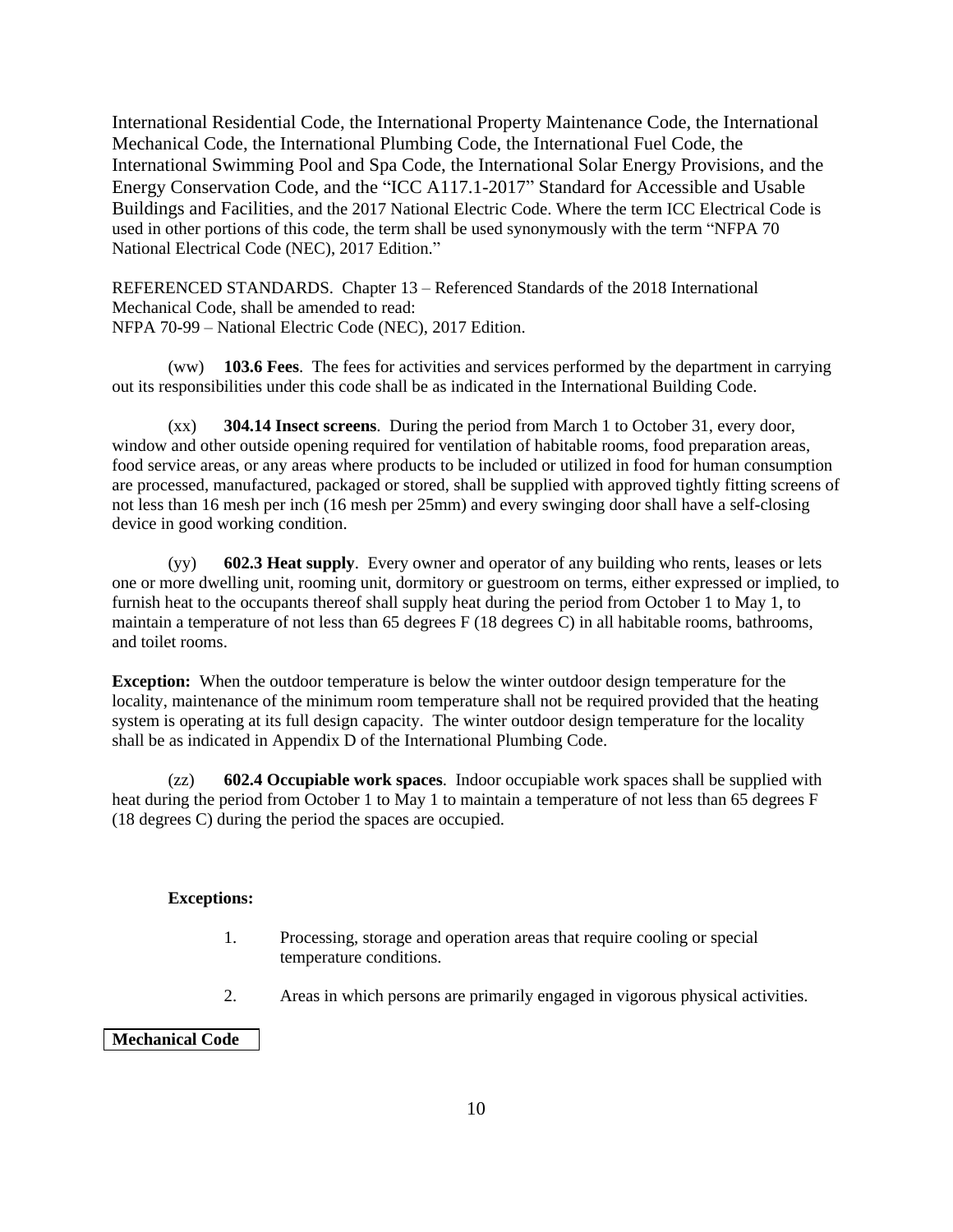(aaa) **102.12 State Boiler Inspector**.Where permits are issued and portions of the work require inspection and approval of boilers and pressure vessels by the state of Kansas, those portions of the work will comply with the state requirements in lieu of compliance with the technical provisions of this Code. Contact the State Boiler Inspector at the State Department of Human Resources for complete information regarding state requirements. State approval is generally required for all boilers that require permits.

#### **Exceptions:**

- 1. Boilers serving individual dwelling units and their accessory structures.
- 2. Boilers serving apartment houses with less than five (5) families.
- 3. Pressure vessels that do not exceed 15 cubic feet and 250 psi.

# **Energy Conservation Code**

(bbb) **R103.2.1 Information on construction documents.** When following the Resnet Path, this information will be provided to the rater.

(ccc) **Table R402.1.2. Insulation and Fenestration Requirements by component.** Amend the table to read:

| Thomation and Penestration Kegun ements by Component |                               |                       |                                |                                       |                                              |       |                       |                         |                   |        |
|------------------------------------------------------|-------------------------------|-----------------------|--------------------------------|---------------------------------------|----------------------------------------------|-------|-----------------------|-------------------------|-------------------|--------|
|                                                      | Climate Fenestration Skylight |                       | Glazed                         | $\left  \right $ Ceiling <sup>g</sup> | Wood                                         | Mass  | $\vert$ Floor $\vert$ | <b>Basement</b>         | Slab <sup>d</sup> | Crawl  |
|                                                      |                               |                       |                                |                                       |                                              |       |                       | Wall                    | $R-$              | Spacec |
|                                                      |                               |                       |                                |                                       |                                              |       |                       |                         | Value             |        |
| Zone                                                 | $U$ -factor <sup>b</sup>      | b                     | Fenestration   R-value   Frame |                                       |                                              | Wall  | $R -$                 | $R$ -value <sup>c</sup> | $\&$              | Wall   |
|                                                      |                               | U-factor <sup>1</sup> | SHGC <sup>b</sup>              |                                       | Wall                                         | $R -$ | Value                 |                         | Depth             | $R -$  |
|                                                      |                               |                       |                                |                                       | $\mathbb{R}\text{-value}$ Value <sup>f</sup> |       |                       |                         |                   | Value  |
|                                                      | 0.32                          | 0.55                  | 0.40                           | 49                                    | 13/19                                        | 8/13  | 19                    | 10/13                   | NR                | 10/13  |

**Table R402.1.2 Insulation and Fenestration Requirements by Component<sup>a</sup>**

(ddd) **R402.4.1.2 Testing.** "Five air changers per hour in climate zone 3-8."

(eee) **C408 System Commissioning.** Delete this section.

**SECTION 3.** Repealer. Any Ordinances or Code provisions inconsistent herewith are repealed.

**SECTION 4.** Effective Date. This Ordinance shall take effect and be in force upon its passage, approval and publication as provided by law.

ADOPTED BY THE GOVERNING BODY AND APPROVED BY THE MAYOR OF DE SOTO, KANSAS THIS 4<sup>th</sup> DAY OF APRIL 2019.

 $\left($ seal $\right)$ 

# RICK WALKER